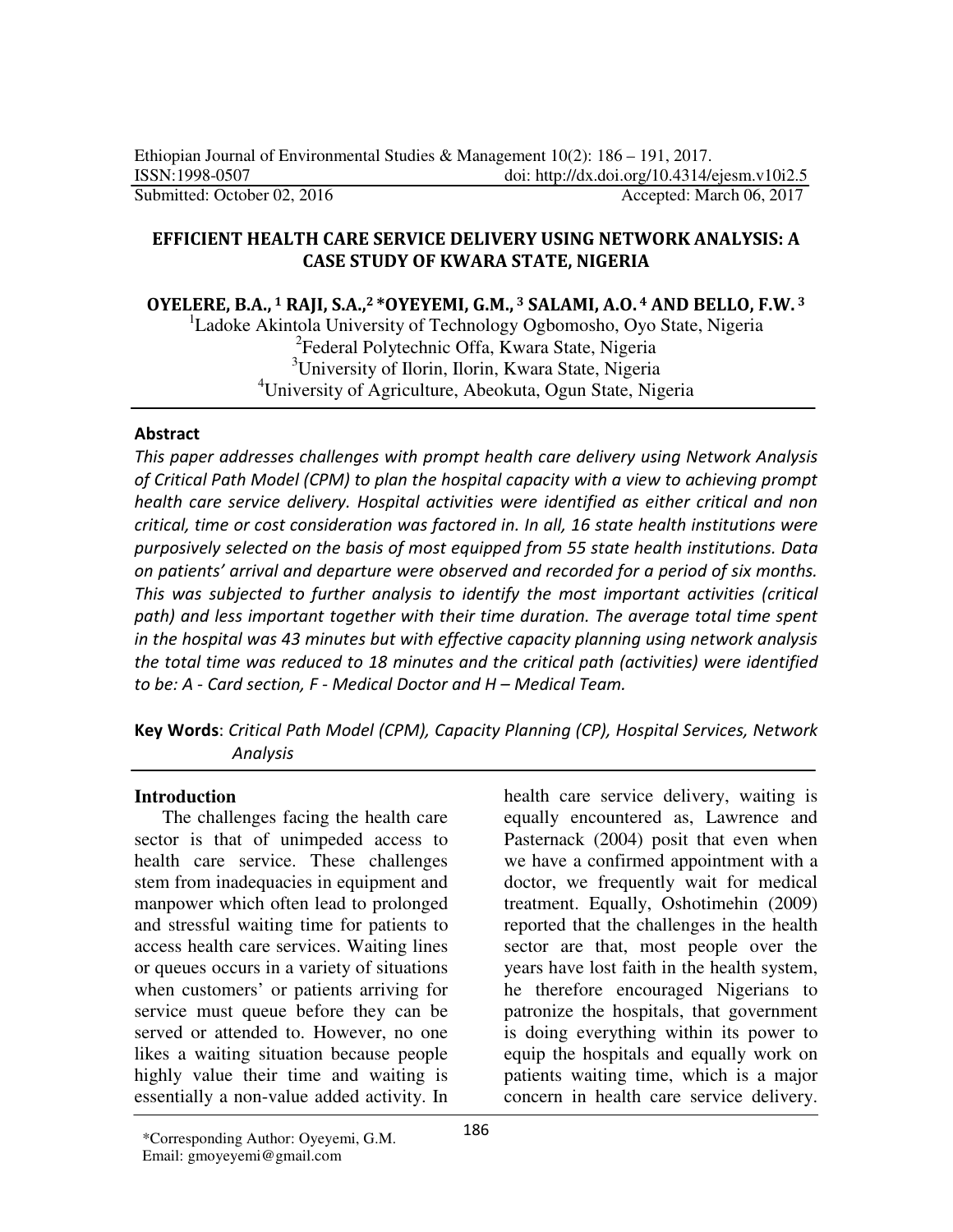Saulnier *et al*. (2004) equally buttressed the above view that, excessive waiting for health care service can result in significant health and economic impacts, such as poor post operative outcome e.g. death, increase in health expenditure before and after treatment, increased prescription cost to manage the condition during wait, loss of personal income and increase public expenditure on income support and loss in societal capacity.

Management of our health institutions are very much aware of queuing up problems and no concerted effort is paid to the problem due to lack of technical know-how to tackle the problem and reluctance to spend money and time to address this all important problem.

Experts have therefore traced this development to deficiency in capacity planning which is essential in healthcare service delivery because the physical facilities layout in most health institutions is grossly inadequate and has made easy access to healthcare service very difficult for the patients.

To address this serious problem of queuing, there are many quantitative tools, models and theories that can be employed to proffer solution to these practical and operational problems in our business environment. These techniques include; Linear and dynamic Programming, Inventory Models, Markov Analysis, Simulation and Queuing Theory and Network and Critical Path Analysis, among others.

This study therefore assesses the use of network and critical path method to plan capacity in health care service delivery with a view to achieving patient's satisfaction by improving on waiting time in health institutions.

#### *Statement of the Problem*

Queues are observed in everyday life order to bring orderliness into the society in which we live. Queue problem are observed in so many places including banks, bus stop, filling stations, post office, hospitals and so on.

Most queuing system exhibit the features of the customers having to wait for their turn in order to be served or a state in which the servers are idle, waiting for the customers to arrive for service, both type of waiting attract cost. When the waiting lines for service consist of in animate objects (e.g. Materials component or parts) waiting for some sorts of processing (e.g. on a machine), waiting line is primarily an economic problem such as deciding how long the line should be and how many machines should be purchased. That, when, however waiting in line are people waiting for a service such as health care services, then the problem, in addition to an economic one, has psychological elements such as frustration, loss of goodwill, loss of personal income etc.

The main problem that comes to light especially for health care services delivery is how to bridge the gap between waiting and service to ensure efficient health care service delivery.

### **Methodology**

# *Capacity Planning Using Network and Critical Path Analysis*

The concept of capacity planning is a key concept in this study. This is because the focus of the study is to assess how capacity planning can enhance health care service delivery using critical path method of Network analysis. Campbell (2007) describes planning as involving a system of making decisions about how an organisation will use its resources in the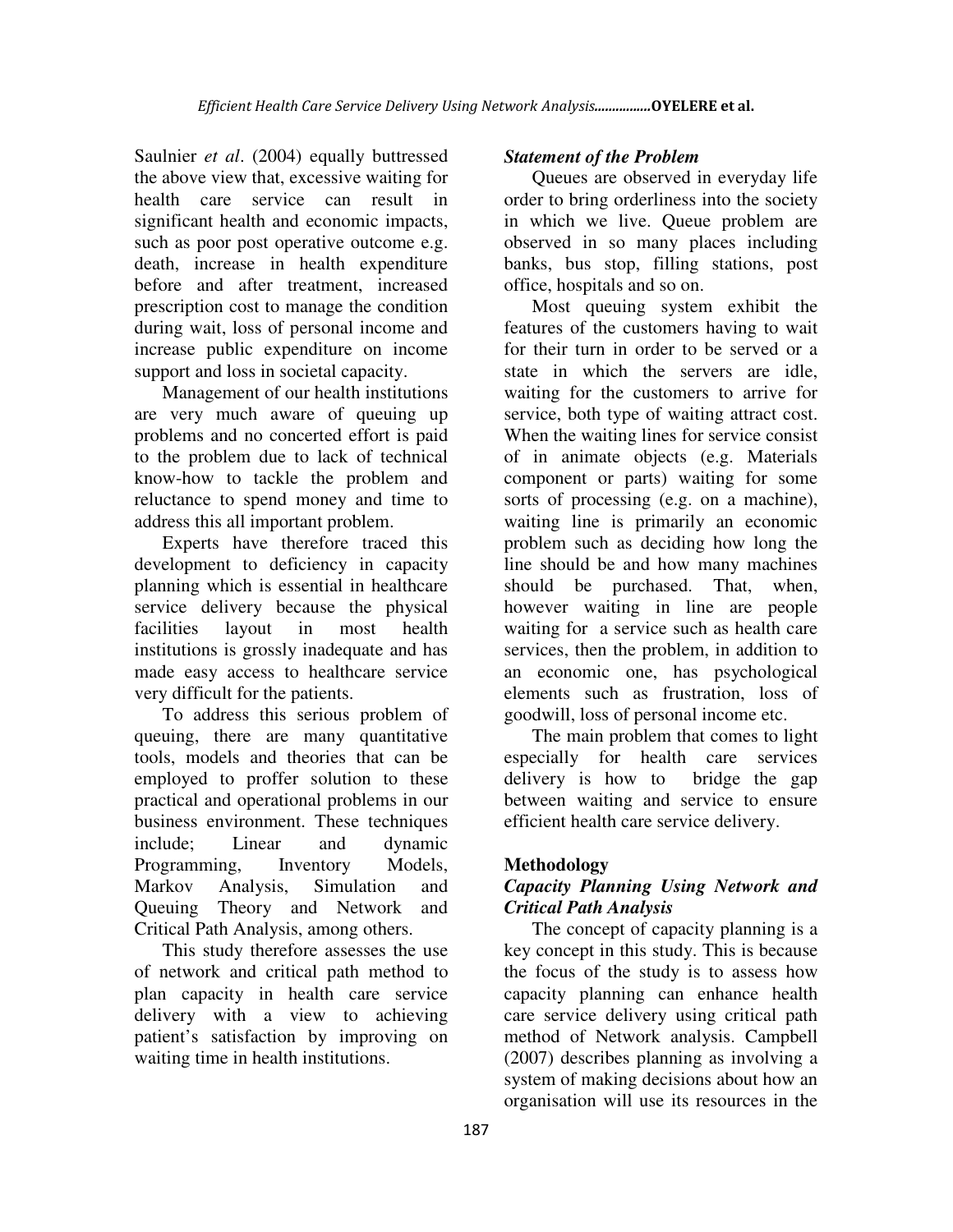future. In fact planning is often refer to as the primary management function because it establishes the basis for all other things managers do as they organize, lead and control. Capacity planning on the other hand was described as the process of determining the production capacity needed by an organisation to meet changing demand for its product. Mechandirata (2011) reported that in health care Capacity Planning, it is common for health care managers to project work load for physical infrastructure and manpower planning. That such Capacity Planning may be done at different level for instance, department, hospital or even national levels. Management study guide describes capacity planning as an essential tool in determining the optimum production capacity and its plays an important role in decision making process. Network analysis plays an important role in project management and planning (Vohra, 2007; Srivastava *et al*., 2002). One of the tools use to plan capacity is Network analysis (Taha, 2007). Lawrence and Pasternack (2004) reported that the use of network models in capacity planning provides both a convenient way of expressing the situation pictorially and efficient mechanism for finding optimal solution with minimal input.

# *Model Specification*

The model used in this study is Critical Path Model (CPM) of network analysis. The model fit perfectly into the subject under consideration. Preliminary survey of the health institutions in Kwara State confirms the suitability of the Critical Path Model (CPM). Capacity building analysis when constructed which at a glance gives the planning and nonplanning attributes in hospital services management.

The activities which are critical and non-critical were identified and cost consideration was factored in. the result is with effective planning such that the time spent by the patient in the hospital system can be minimized. The ultimate aim is the reduction in patient waiting time.

Critical path analysis is one of the techniques used in project management. The main objective of project management is to minimize the total project time subject to the resource constraint. Therefore, treatment of patient as a whole project can be delineated into various activities or steps. The diagram in Figure 1 depicts the network activities of typical hospital activities especially for our patients' facilities which are the focus of this study.

# *Assumption of Network Model*

For network model to be capable of been applicable to capacity planning in health care institutions,

- $\checkmark$  The project team's ability to reasonably predict the scope, schedule and cost of the project is not in doubt.
- $\checkmark$  The whole project can be broken down into series of identifiable tasks.
- $\checkmark$  Each task is assigned a starting date/time duration and end date/time.

The staff will always be able to complete the required task by knowledge and expertise in the field.

# *Data Collection and Analysis*

The state owned health institutions are fifty five in number out of which sixteen (16) hospitals where purposively selected on the basis of most equipped. The sixteen hospitals selected cut across the three health care levels of primary, secondary and tertiary health care service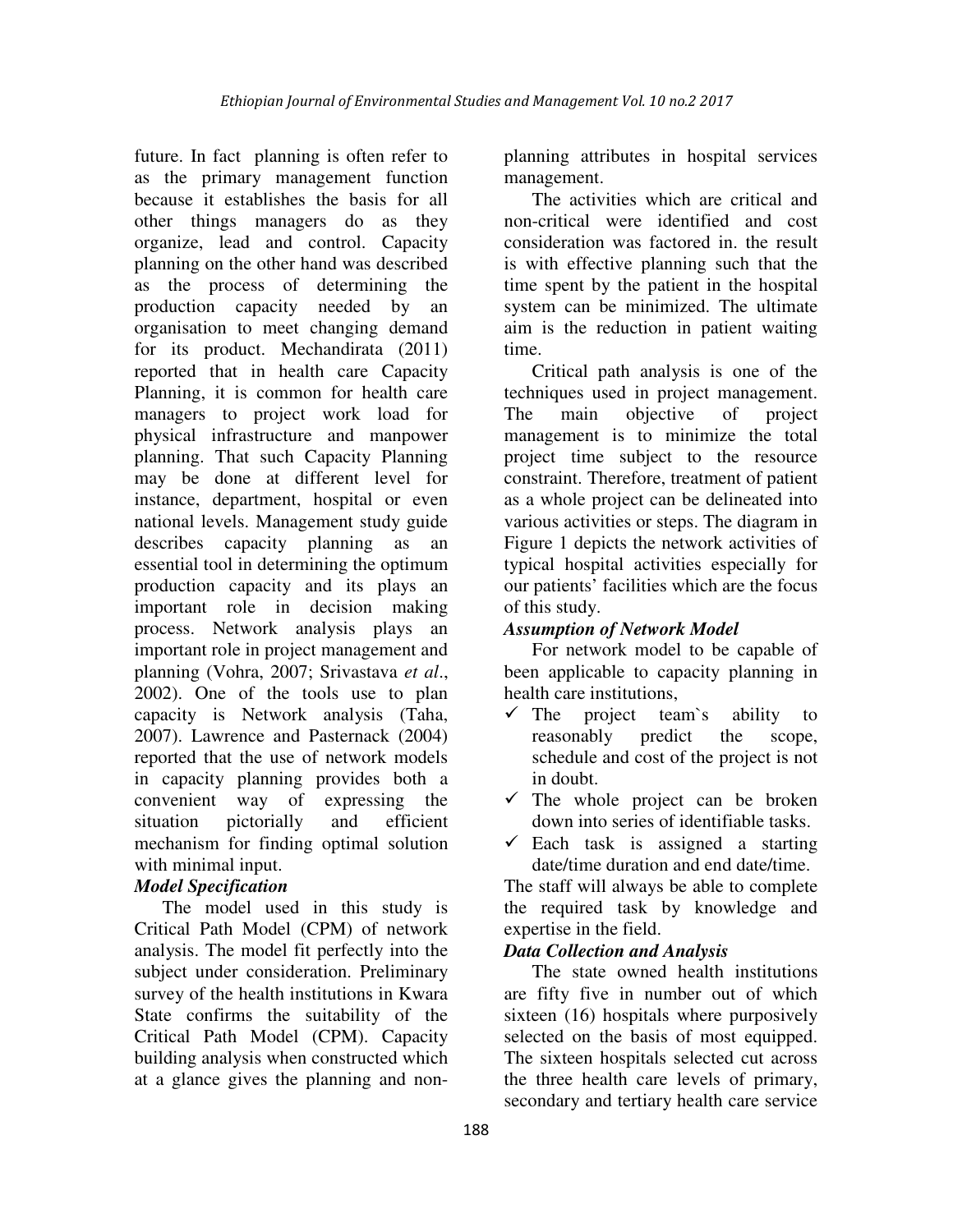delivery that spread across the sixteen Local Government areas in Kwara state.

recorded for a period of six months and further analyzed as depicted in table 1.

Data on Patients arrival and departure into the hospitals were observed and

|                             |  |  |  |  |  |  |  |  | Table 1: Mean Arrival Rate and Service Rate for Patients of Selected State Health |  |
|-----------------------------|--|--|--|--|--|--|--|--|-----------------------------------------------------------------------------------|--|
| Institutions in Kwara State |  |  |  |  |  |  |  |  |                                                                                   |  |

| S/N | <b>HOSPITALS</b>    | NO OF<br><b>SERVER</b> | <b>MEAN</b><br><b>ARRIVAL</b><br><b>RATE PER</b><br>DAY A | <b>MEAN</b><br><b>DEPATURE</b><br><b>RATE PER</b><br>DAY $\mu$ | REMARK<br>> Greater than |
|-----|---------------------|------------------------|-----------------------------------------------------------|----------------------------------------------------------------|--------------------------|
| 1.  | <b>AFON</b>         | $\mathbf{1}$           | 32                                                        | 16                                                             | $\lambda > \mu$          |
| 2.  | <b>BARUTEN</b>      | 1                      | 28                                                        | 12                                                             | $\lambda > \mu$          |
| 3.  | <b>EDU</b>          | $\mathbf{1}$           | 30                                                        | 26                                                             | $\lambda > \mu$          |
| 4.  | <b>EKITI</b>        | 1                      | 16                                                        | 11                                                             | $\lambda > \mu$          |
| 5.  | <b>IFELODUN</b>     | 1                      | 27                                                        | 11                                                             | $\lambda > \mu$          |
| 6.  | <b>ILORIN EAST</b>  | $\overline{4}$         | 18                                                        | 13                                                             | $\lambda > \mu$          |
| 7.  | <b>ILORIN WEST</b>  | $\overline{2}$         | 14                                                        | 11                                                             | $\lambda > \mu$          |
| 8.  | <b>ILORIN SOUTH</b> | 3                      | 13                                                        | 12                                                             | $\lambda > \mu$          |
| 9.  | OMU-ARAN            | $\mathbf{1}$           | 9                                                         | $\tau$                                                         | $\lambda > \mu$          |
| 10. | <b>ISIN</b>         | $\mathbf{1}$           | 28                                                        | 12                                                             | $\lambda > \mu$          |
| 11. | <b>KAIAMA</b>       | 1                      | 11                                                        | 6                                                              | $\lambda > \mu$          |
| 12. | <b>MORO</b>         | 1                      | 30                                                        | 21                                                             | $\lambda > \mu$          |
| 13. | <b>OFFA</b>         | $\overline{4}$         | 21                                                        | 13                                                             | $\lambda > \mu$          |
| 14. | OKE-ERO 1           |                        | 10                                                        | 5                                                              | $\lambda > \mu$          |
| 15. | OYUN1               | 1                      | 9                                                         | 4                                                              | $\lambda > \mu$          |
| 16. | PATEGI <sub>1</sub> | 1                      | 31                                                        | 21                                                             | $\lambda > \mu$          |

For all the selected sixteen health institutions studied, the arrival rate is greater than the service delivery rate,  $\lambda > \mu$  meaning that queue is imminent in all the studied hospitals. (Table 1)



Figure 1: Network Diagram of Hospital Activities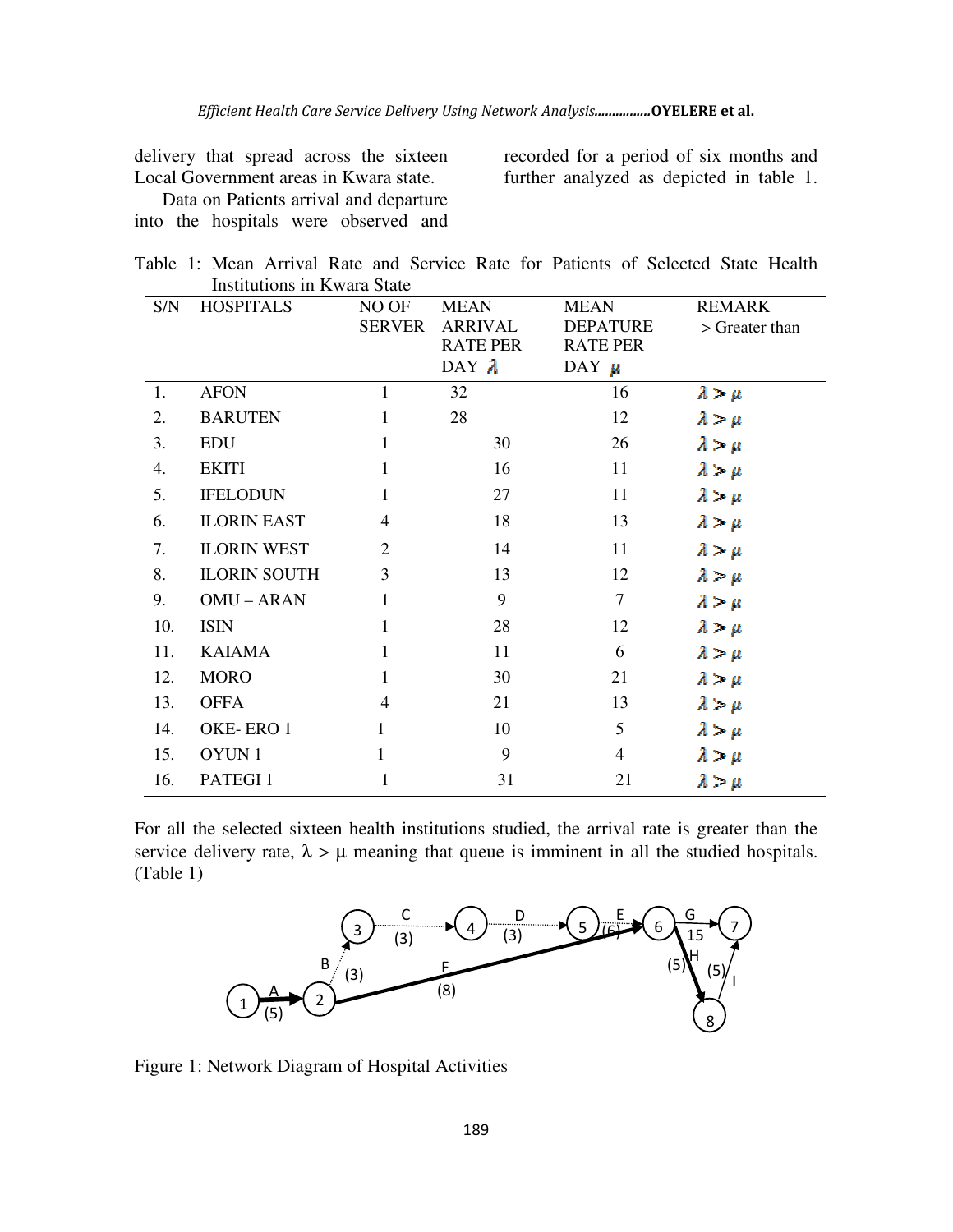Interpretation:

Thick line represents the main or critical activities

Single line represents the minor activities Broken line represents the idle or noncritical activities

Number in bracket against each activity represents the duration in minutes

The activities, which consume time and resources (Personnel, Machine, Office

space, Utilities etc.) are represented by arrow. The precedence relationships of the activities are indicated through the events (nodes). Therefore, events are represented by circles, they do not consume any resources but they signify the beginning and/or the ending of activities.

| Activities | Name                  | Duration (D) | TE <sub>i</sub> | $IE_i$ | $TE_i$ | $IE_i.TE_{i-D}$    | Critical       |
|------------|-----------------------|--------------|-----------------|--------|--------|--------------------|----------------|
| A(1,2)     | Card Section          | 5            | $\theta$        | 5      | 5      | $5 - 0 - 5 = 0$    | Yes            |
| B(2,3)     | <b>Blood Pressure</b> | 3            | 5               | 12     | 5      | $12 - 5 - 3 = 4$   | N <sub>0</sub> |
|            | Check                 |              |                 |        |        |                    |                |
| C(3,4)     | Temperature           | 3            | 8               | 17     | 6      | $17 - 8 - 3 = 6$   | N <sub>o</sub> |
|            | Check                 |              |                 |        |        |                    |                |
| D(4,5)     | Pulse Check/etc       | 3            | 11              | 20     | 9      | $20-11-3=6$        | N <sub>0</sub> |
| E(5,6)     | See Doctor            | 6            | 17              | 25     | 12     | $25-17-6=2$        | N <sub>0</sub> |
| F(2,6)     | See Doctor            | 8            | 13              | 21     | 15     | $21 - 13 - 8 = 0$  | Yes            |
| G(6,8)     | Lab. Testing/X-       | 15           | 22              | 40     | 23     | $40 - 22 - 15 = 3$ | N <sub>0</sub> |
|            | ray etc.              |              |                 |        |        |                    |                |
| H(6,9)     | <b>Medical Team</b>   | 5            | 22              | 27     | 38     | $27 - 22 - 5 = 0$  | Yes            |
|            | Nurses etc            |              |                 |        |        |                    |                |
| I(8,9)     | <b>Medical Team</b>   | 5            | 38              | 38     | 38     | $38 - 38 - 5 = -5$ | N <sub>0</sub> |
|            | (Nurses)              |              |                 |        |        |                    |                |

| Table 2: The Hospital activities and The Critical Path Analysis |  |  |  |
|-----------------------------------------------------------------|--|--|--|
|                                                                 |  |  |  |

#### *The Determination of Critical Path*

Table 2 gives the tabular presentation of the Network diagram of the activities. The time used also known as Duration, are the overall average spent by the patients in each step/activity base on the data collected which is presented in the third column.

Using both the forward pass and backward pass approach, the last column in the table indicates the most important activities (Critical Path) and these path (activities) are  $A(1, 2)$  with duration of 5 minutes, F (2, 6) with duration of 8 minutes and H (6, 9) with duration of 5 minutes. Therefore, the most important (critical path) in the Network of activities

are A, F and H with total duration of 18 minutes.

The result shows that for a patient to minimize time spent in the hospital, the three (3) activities namely; sorting card, consult doctor and see medical team are the critical activities that should be focused on in our hospitals to ensure that the waiting time or queue time is minimized to the barest minimum and ensure efficient healthcare service delivery.

Figure 1 above and Table 1 on hospital activities and the critical path analysis, shows that A, F and H are critical to minimizing the patient waiting time in hospital, therefore, no waiting time cost is incurred and adequate